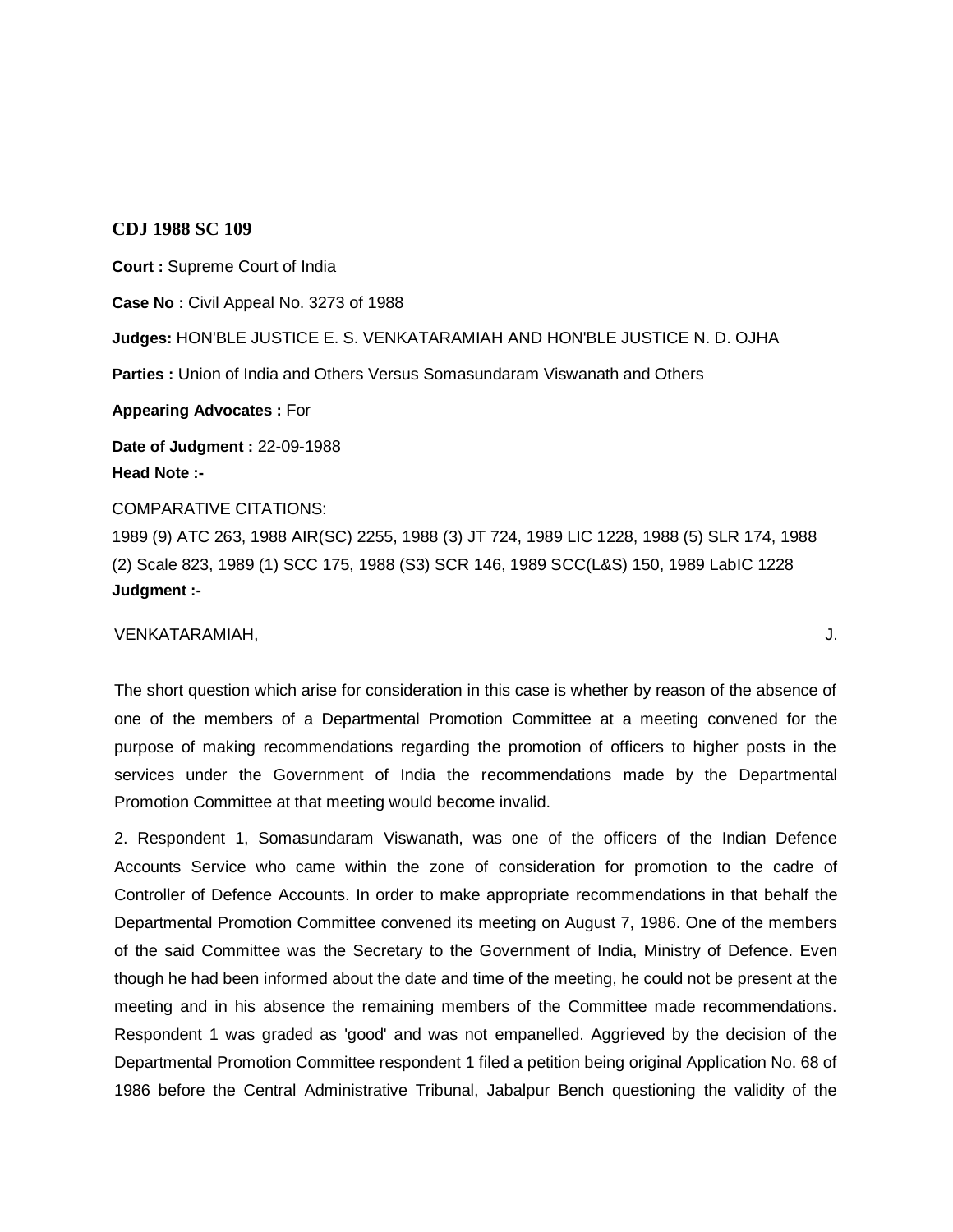recommendations made by the Departmental Promotion Committee and praying for the issue of an order prohibiting the appellants from promoting his juniors to the higher cadre. In the course of his petition respondent 1 raised many pleas, but it is not necessary for us to refer to all of them for the purpose of deciding the present case. One of the contentions urged by respondent 1, which requires to be considered is that the proceedings of the Departmental Promotion Committee at its meeting held on August 7, 1986 stood vitiated on account of the absence of the Secretary to the Government of India, Ministry of Defence, who was one of the members of the Committee. In reply to the above plea the appellants pleaded that the Secretary to the Government of India, Ministry of Defence was not present in the meeting due to the fact that he had to attend Parliament on that day and that the proceedings were protected by the departmental instructions issued by the Government of India with regard to the procedure to be followed by the Departmental Promotion Committees. In reply thereto respondent 1 pleaded that the administrative instructions issued by the Government of India could not override the rules made under the provision to Article 309 of the Constitution of India and had, therefore, to be ignored. The Central Administrative Tribunal, which heard the case, proceeded to set aside the recommendations made by the Departmental Promotion Committee on the main ground that the committee had not been properly constituted at the meeting held on August 7, 1986 because of the absence of the Secretary to the Government of India, Ministry of Defence and, therefore, the proceedings of the Departmental Promotion Committee were not valid. The Tribunal directed that a fresh Departmental Promotion Committee may be convened for reconsidering the agenda which was before the Departmental Promotion Committee on August 7, 1986. Aggrieved by the decision of the Tribunal, the appellants have filed this appeal by special leave.

3. Promotions to the posts in Level I and Level II of the Senior Administrative Grade of the India Defence Accounts Service are governed by the Indian Defence Accounts Service (Recruitment) Rules, 1958 (as amended from time to time) (hereinafter referred to as 'the Rules') promulgated under the proviso to Article 309 of the Constitution of India by the President of India. Under the Rules recruitment by promotion to the administrative posts in the Indian Defence Account Service have to be made by selection on merit with due regard to the seniority on the recommendation of a duly constituted Departmental Promotion Committee. In Appendix II to the Rules the composition of the Departmental Promotion Committees for recommending eligible officers for promotion to the various grades of the Service has been set out. The Departmental Promotion Committee for purposes of promotion to Level I and Level II of the Senior Administrative Grade should consist of (i) the Chairman/Member of the Union Public Service Commission as Chairman, (ii) the Secretary, Ministry of Defence, (iii) the Financial Adviser (Defence Services), and (iv) the Controller General of Defence Accounts as members. The Rules do not contain the details regarding the functions of the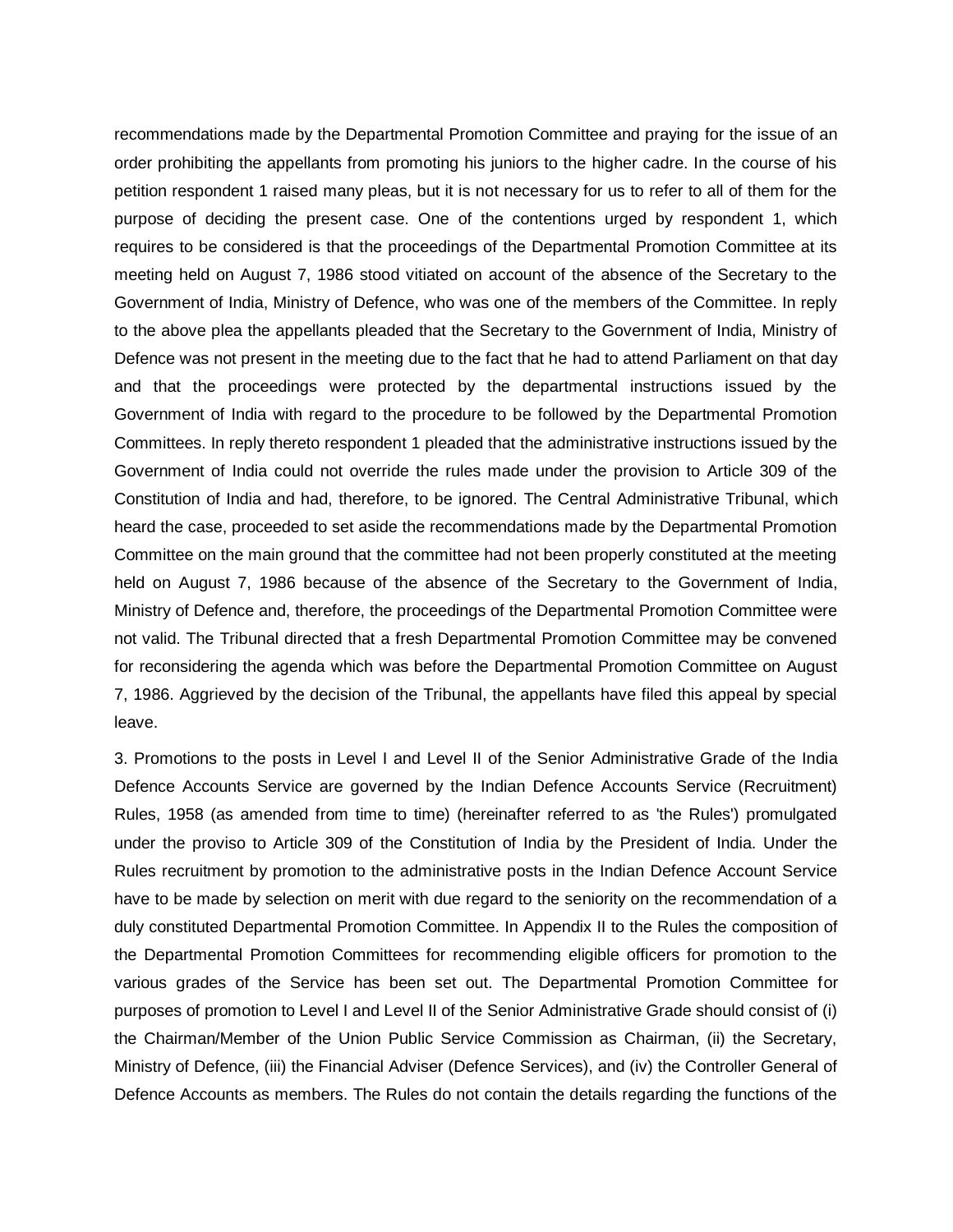Departmental Promotion Committees, the procedure to be followed by them and the requisite quorum at the meetings of the Departmental Promotion Committees. These details had been laid down in a number of office memoranda issued by the Government of India from time to time in the form of departmental instructions prior to December 30, 1976. The Government of India, however, issued an Office Memorandum bearing No. 22011/6/76-Estt(D) on December 30, 1976 consolidating all the prior administrative instructions governing the functioning of and the procedure to be followed by the Departmental Promotion Committees which were required to be constituted under the several rules of recruitment in force in the various departments of the Government of India. The preamble of the said Office Memorandum reads thus Office Memorandum.

Sub : Procedure for Making promotions and functioning of the Departmental Promotion Committee

The undersigned is directed to state that the Ministry of Home Affairs (now the Department of Personnel and Administrative Reforms) have in the past issued various Office Memoranda on the subject relating to the constitution and functioning of the Departmental Promotion Committees and the procedure to be followed in making promotions. With a view to making such instructions, issued from time to time, handy and available at one place, it has not been decided to consolidate all these instructions. Accordingly the following instructions are hereby issued on the subject for the guidance of all the Ministries/Departments in the Government

4. Paragraph VII of the said Office Memorandum, which deals with "the validity of the proceedings of Departmental Promotion Committees when one member is absent", reads thus.

The proceedings of the Departmental Promotion Committee shall be legally valid and can be operated upon notwithstanding the absence of any of its members other than the Chairman provided that the member was duly invited but he absented himself for one reason or the other and there was no deliberate attempt to exclude him from the deliberation of the DPC and provided further that the majority of the members constituting the Departmental Promotion Committee are present in the meeting.

5. According to Paragraph VII of the Office Memorandum, extracted above, it is clear that the absence of any of the members of a Departmental Promotion Committee, other than the Chairman, would not vitiate the proceedings of the Departmental Promotion Committee provided that the member absent had been duly invited but he absented himself for some reason and that there was no deliberate attempt to exclude him from the deliberation of the Departmental Promotion Committee and that the majority of the members constituting the Departmental Promotion Committee are present in the meeting. In the instant case the only person who was absent at the meeting of the Departmental promotion Committee was the Secretary to the Government of India,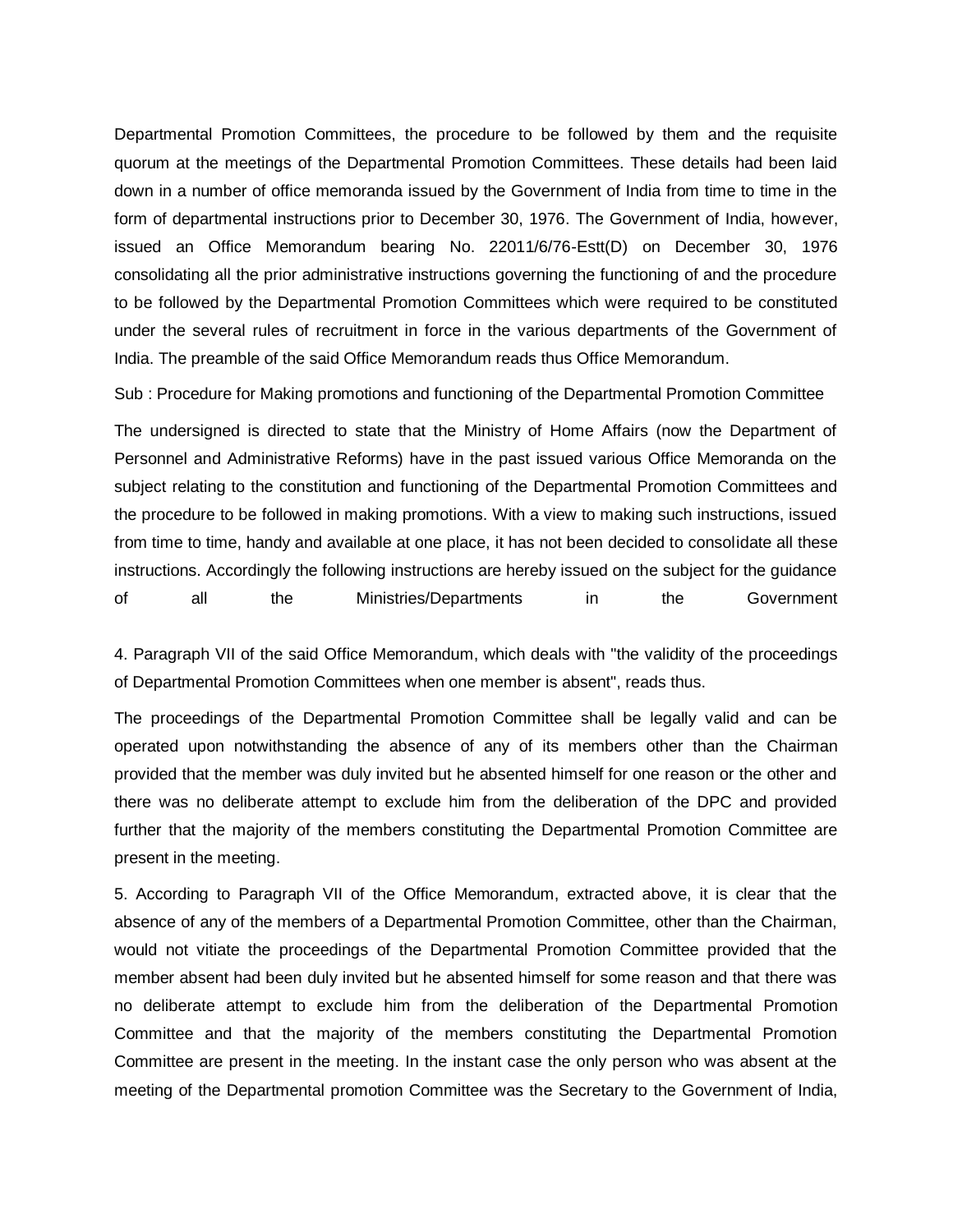Ministry of Defence who could not attend the meeting because he had to be present in Parliament at the same time at which the Departmental Promotion Committee had to meet. The Chairman of the Departmental Promotion Committee was present and the Chairman and the other members who were present constituted the majority of the Departmental Promotion Committee. It was urged on behalf of respondent 1 that the Office Memorandum dated December 30, 1976 which contained the various administrative instructions regarding the procedure for making promotions and the functions of the Departmental Promotion Committees being merely in the nature of administrative instructions could not override the Rules which had been promulgated under the proviso to Article 309 of the Constitution of India.

6. It is well settled that the norms regarding recruitment and promotion of officers belonging to the Civil Services can be laid down either by a law made by the appropriate legislature or by rules made under the proviso to Article 309 of the Constitution of India or by means of executive instructions issued under Article 73 of the Constitution of India in the case of Civil Services under the Union of India and under Article 162 of the Constitution of India in the case of Civil Services under the State Governments. If there is a conflict between the executive instructions and the rules made under the proviso to Article 309 of the Constitution of India, the rules made under proviso to Article 309 of the Constitution of India prevail, and if there is a conflict between the rules made under the proviso to Article 309 of the Constitution of India and the law made by the appropriate legislature the law made by the appropriate legislature prevails. The question for consideration is whether in the instant case there is any conflict between the Rules and the Office Memorandum dated December 30, 1976, referred to above. We have already noticed that there are different rules framed under the proviso to Article 309 of the Constitution of India for making recruitment to services in the different department and provisions have been made in them for the constitution of Departmental Promotion Committees for purposes of making recommendations with regard to promotions of officers from a lower cadre to a higher cadre. But these rules are to some extent skeletal in character. No provision has been made in any of them with regard to the procedure to be followed by the Departmental Promotion Committees and their various functions and also to the quorum of the Departmental Promotion Committees. These details which were necessary for the proper functioning of the Departmental Promotion Committees, as a matter of practice, were laid down prior to December 30, 1976 by the Government of India in the form of Office Memoranda issued from time to time and that on December 30, 1976 a consolidated Office Memorandum was issued containing instructions with regard to such details which were applicable to all Departmental Promotion Committees of the various Ministries/Departments in the Government of India. The said Office Memorandum deals with several topics, such as, functions of the Departmental Promotion Committees, frequency at which Departmental Promotion Committees should meet, matters to be put up for consideration by the